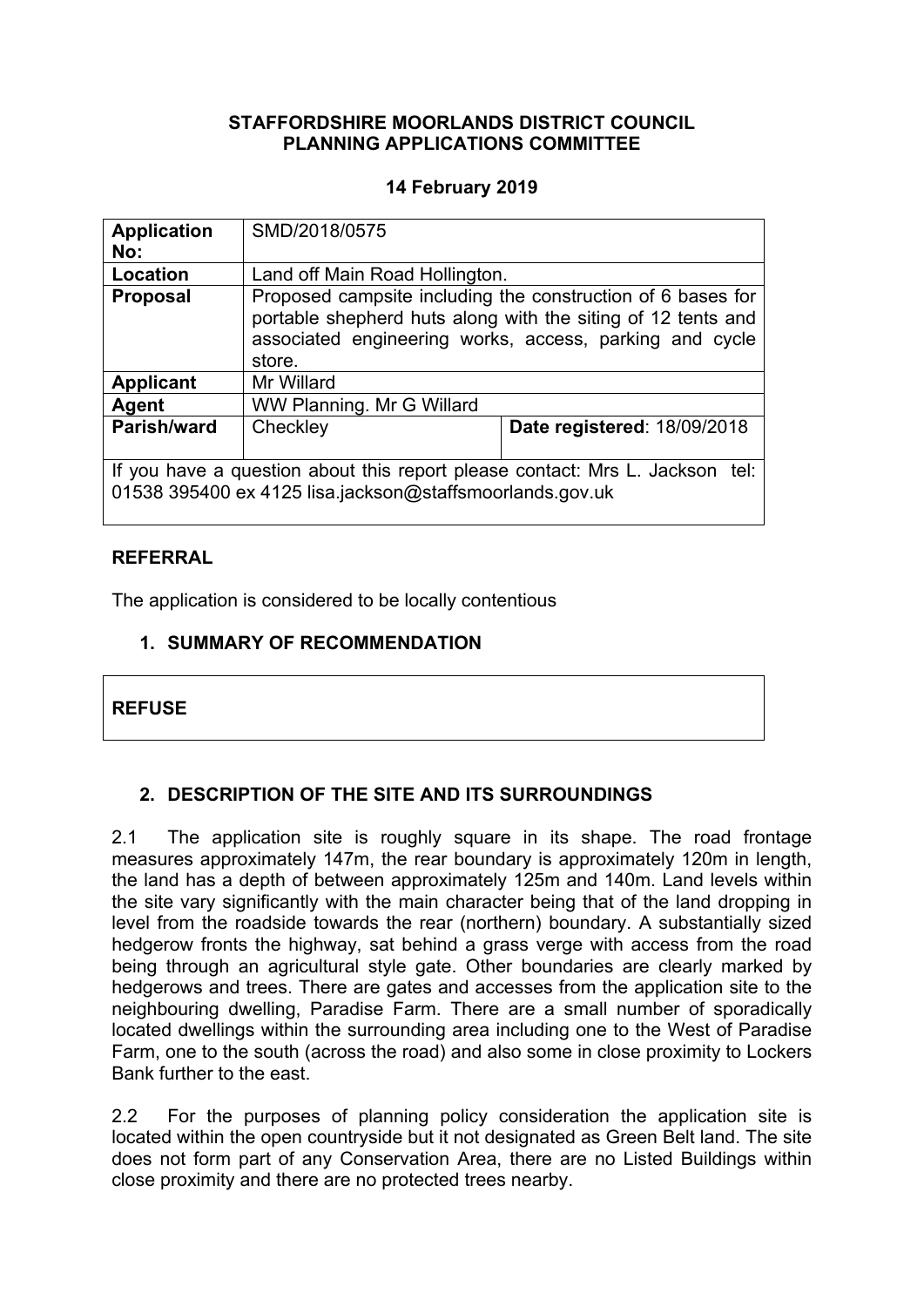# **3. DESCRIPTION OF THE PROPOSAL**

3.1 The application seeks full planning consent for a campsite including the construction of 6 bases for portable shepherd's huts along with the siting of 12 tents and associated engineering works, access, parking and cycle store. Access to the site will be directly off Main Road through a re-aligned field entrance with inwards opening double gates. Two permeable stone access roads would lead into the site and branch off in two directions (roughly towards the north and east). One of the roads (adjacent to the western site boundary) would lead to an 18 space car park area and turning head, near which the plans show the location of a package treatment plant and indicate the possible future location of a cycle wash and secure bike store. The other access road would be directed along the south of the application site and curve towards the eastern boundary. Some excavation is proposed in order to provide a level road. The southern access road would provide a vehicular link to six concrete hard-standings; each would be rectangular in shape and have surface areas of 12.2m x 3.6m. Each hardstanding would be approximately 8.0m apart and be sited to follow the curve of the road. Twelve flat grass pitches for tents (with electricity hook-ups) would be sited within the north-eastern part of the site. Hedgerows would surround the entire parcel of land and significant tree planting is proposed. Tree planting would be located around the car park and near to the main site access and also towards the south and eastern boundaries of the site.

3.2 The applicant states that '*the business is targeted at those visitors to the area who seek to explore the countryside by walking or on bicycle. The aim is to provide a high quality and well managed site from where visitors can simply cycle around the area on the main roads and local tracks suitable for road-bike and mountain-bike fans.'* It is understood that the development is based upon a 2 phase business model. The first phase is to change the use of the site and set it out. Future development would include facilities in the form of a toilet and shower block along with laundry and bike store and workshop together with cleaning area for bikes, walking gear and dogs. The applicant states that as this is a new venture there is no commitment to future phases at this stage as development will depend upon the business viability of the first phase.

# **Amended Plans**

3.3 Members are informed that originally the applicant sought consent for a larger scheme which included 30 parking spaces, 6 concrete hardstandings and 24 tent pitches. The tent pitches which have been removed are those which were to be located within the woodland.

3.4 The application, the details attached to it, including plans, documents and consultation responses can be found on the council's website at:-

[http://publicaccess.staffsmoorlands.gov.uk/portal/servlets/ApplicationSearchServlet?](http://publicaccess.staffsmoorlands.gov.uk/portal/servlets/ApplicationSearchServlet?PKID=126200) [PKID=126200](http://publicaccess.staffsmoorlands.gov.uk/portal/servlets/ApplicationSearchServlet?PKID=126200)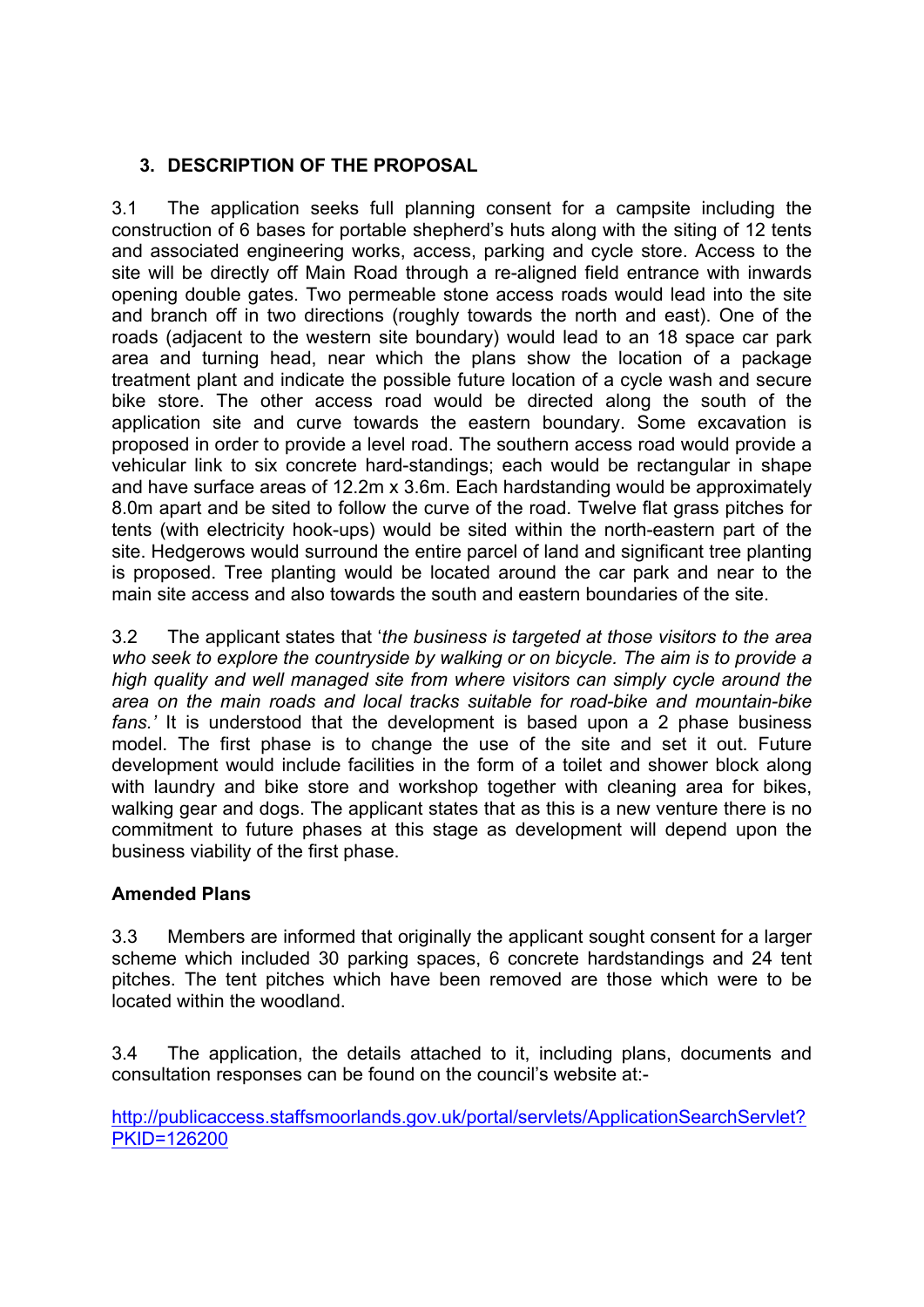# **4. RELEVANT PLANNING HISTORY**

None

# **5. PLANNING POLICIES RELEVANT TO THE DECISION**

5.1 The Development Plan comprises of:

- Saved Local Plan Proposals Map / Settlement Boundaries (adopted 1998).
- Core Strategy Development Plan Document (adopted March 2014)

## Staffordshire Moorlands Local Plan (1998)

5.2 Development boundaries within the 1998 Adopted Local Plan are still in force until such time as they are reviewed and adopted through the site allocations process.

# Adopted Staffordshire Moorlands Core Strategy DPD (26<sup>th</sup> March 2014)

5.3 The following Core Strategy policies are relevant to the application:-

- SS1 Development Principles.
- **SS1a Presumption in Favour of Sustainable Development.**
- SS6 Rural Areas.
- **SS6b Smaller Villages Area Strategy.**
- SS6c Other Rural Areas Area Strategy.
- **SS7** Churnet Valley Area Strategy.
- SD1 Sustainable Use of Resources.
- **SD4** Pollution and Flood Risk.
- E1 New Employment Development.
- E3 Tourism and Cultural Development.
- R1 Rural Diversification
- DC1 Design Considerations.
- **DC3** Landscape and Settlement Setting.
- **NE1** Biodiversity and Geological Resources.
- T1 Development and Sustainable Transport.
- T2 Other Sustainable Transport Measures.

## Supplementary Planning Document

1. Churnet Valley Masterplan

## Supplementary Planning Guidance

1. Planning for Landscape Change (SCC 2001)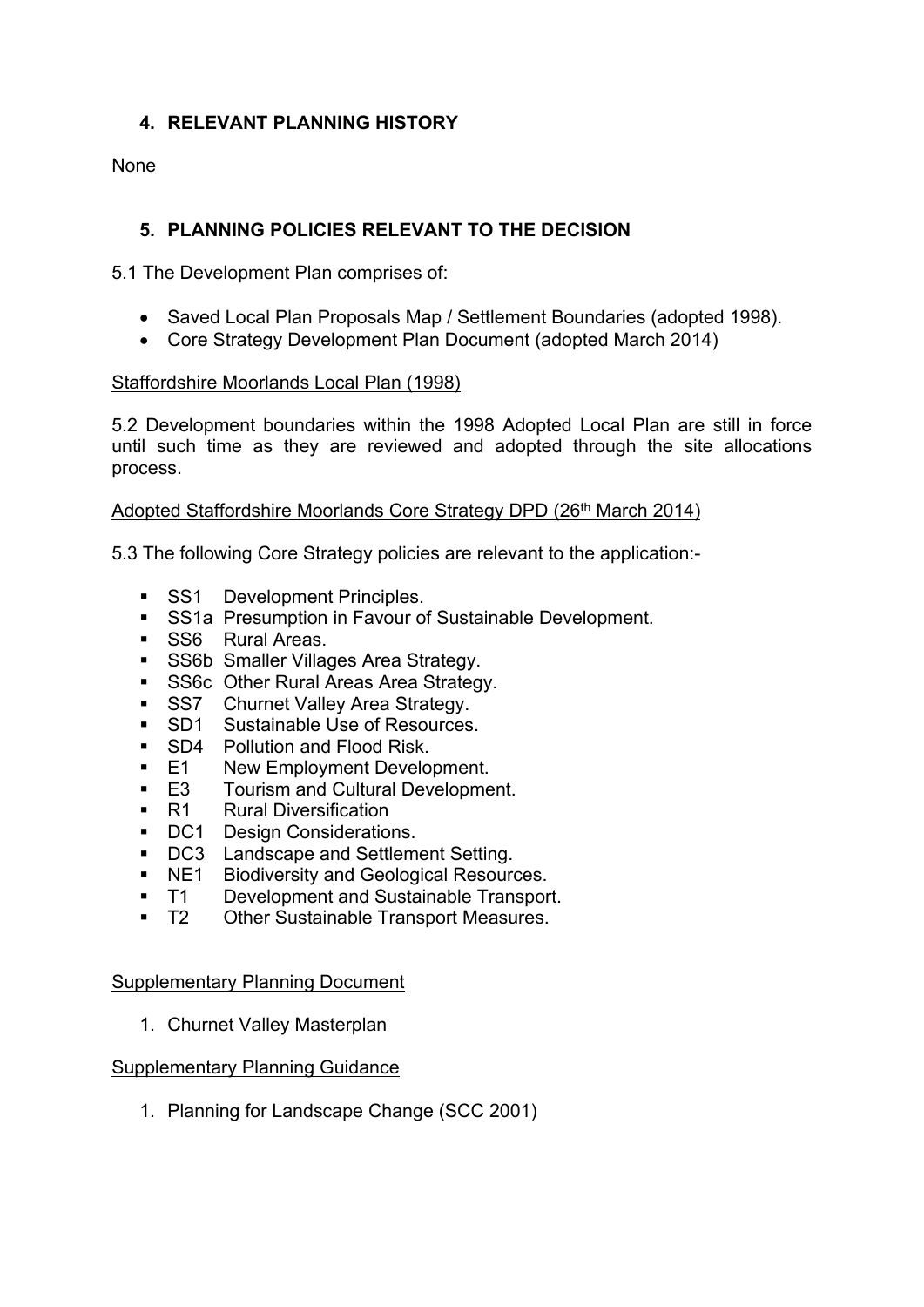# Landscape Character Assessments

- 1. Churnet Valley Landscape Character Assessment (2011).
- 2. Landscape and Settlement Character Assessment of the Staffordshire Moorlands (2008).

# **Local Plan Process**

# National Policy Guidance

Paragraph 48 of the newly adopted NPPF states that:

"…decision-takers may also give weight to relevant policies in emerging plans according to:

- the stage of preparation of the emerging plan (the more advanced the preparation, the greater the weight that may be given);
- the extent to which there are unresolved objections to relevant policies (the less significant the unresolved objections, the greater the weight that may be given); and
- the degree of consistency of the relevant policies in the emerging plan to the policies in this Framework (the closer the policies in the emerging plan to the policies in the Framework, the greater the weight that may be given).

## Local Plan process

The Council agreed to publish the Local Plan Submission Version for representations in February 2018. At this point, the Council agreed that the Local Plan was "sound". Formal representations were then invited from residents, businesses and other stakeholders to provide them with the opportunity to support or challenge the soundness or legal compliance of the Local Plan. This stage in the process followed three previous public consultations since 2015 which had informed the preparation of the Local Plan alongside a comprehensive evidence base.

In June 2018, the Council subsequently agreed to submit the Local Plan Submission Version to the Secretary of State for examination. An examination in public has now taken place in order to determine whether the Local Plan is sound and legally compliant. Subject to the findings of the appointed inspector, the Local Plan is expected to be adopted in the Spring of 2019. At this point, it will supersede the adopted Core Strategy and become part of the statutory development plan for the District.

In this context, the Council's position on the weight to be given to the policies contained in the Local Plan Submission Version in terms of the three criteria set out in Paragraph 48 of the NPPF is as follows:

• The stage of preparation – the Local Plan is now at an advanced stage of preparation as the Council has submitted it to the SoS for examination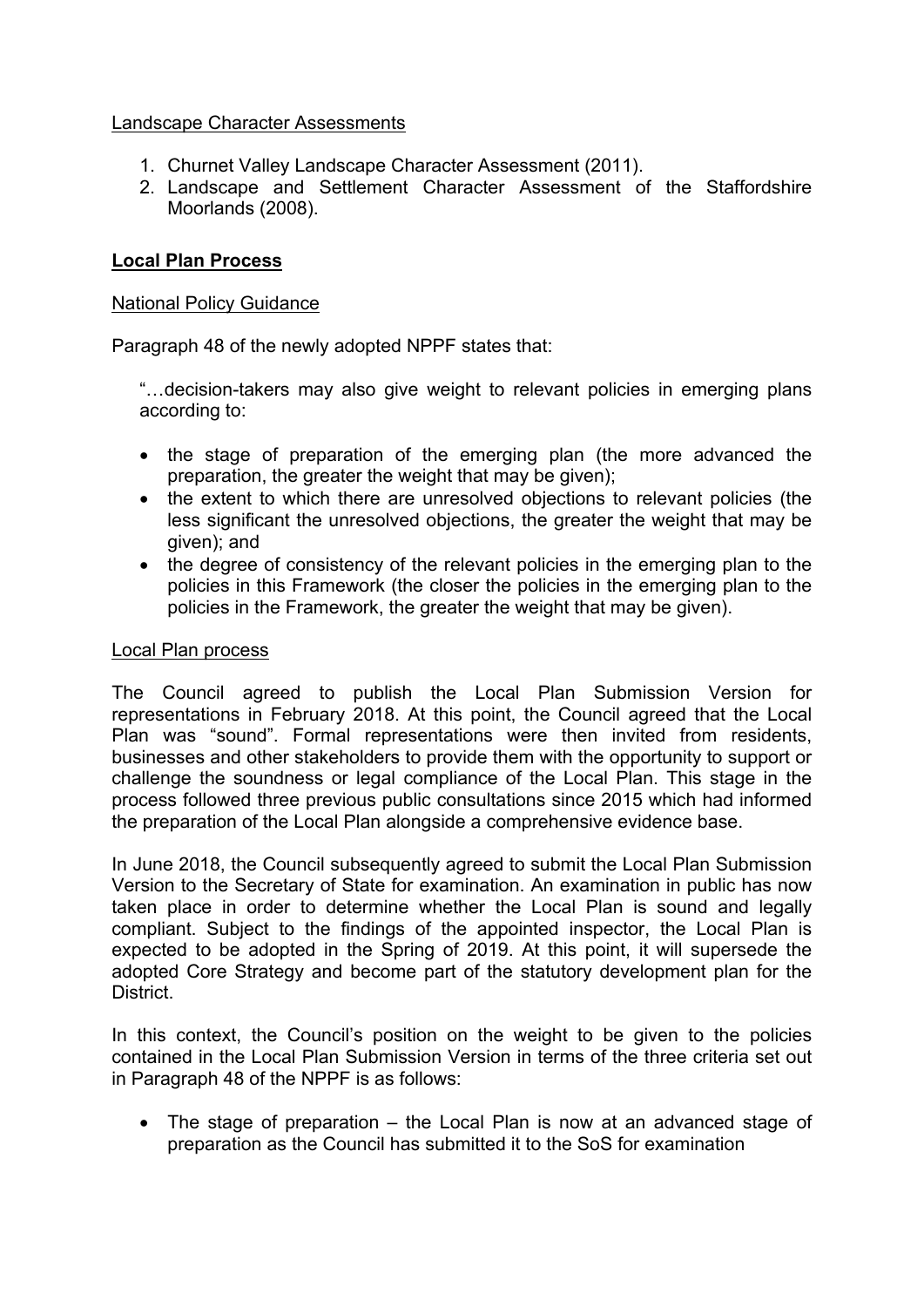- The extent to which there are unresolved objections to relevant policies this varies depending on the policy in question.
- The degree of consistency of policies with the NPPF given that the Council has submitted a Local Plan that it considers to be sound, all policies are deemed to be consistent with the NPPF.

#### $\bullet$ Emerging Policies

The following policies (including their weighting) are considered to be relevant to this application:

- SS1 Development Principles (Moderate)
- SS1a Presumption in Favour of Sustainable Development (Significant)
- SS9 Smaller Villages Area Strategy (Limited)
- SS10 Other Rural Areas Strategy (Limited)
- SS11 Churnet Valley Strategy (Limited)
- SD1 Sustainable Use of Resources (Limited)
- SD4 Pollution and Water Quality (Significant)
- SD5 Flood Risk (Significant)
- E1 New Employment Development (Moderate)
- E4 Tourism and Cultural Development (Moderate)
- DC1 Design Considerations (Moderate)
- DC3 Landscape and Settlement Setting (Significant)
- DC4 Local Green Space Moderate)
- C3 Green Infrastructure (Significant)
- NE1 Biodiversity and Geological Resources (Moderate)
- T1 Development and Sustainable Transport (Moderate)
- T2 Other Sustainable Transport Measures (Moderate)

# National Planning Policy Framework

Including sections;

- 1: Introduction.
- 2: Achieving sustainable development.
- 4: Decision-making.
- 6: Building a strong, competitive economy.
- 8: Promoting healthy and safe communities.
- 9: Promoting sustainable transport.
- 11: Making effective use of land.
- 12: Achieving well-designed places.
- 14: Meeting the challenge of climate change, flooding and coastal change.
- 15: Conserving and enhancing the natural environment.

## National Planning Policy Guidance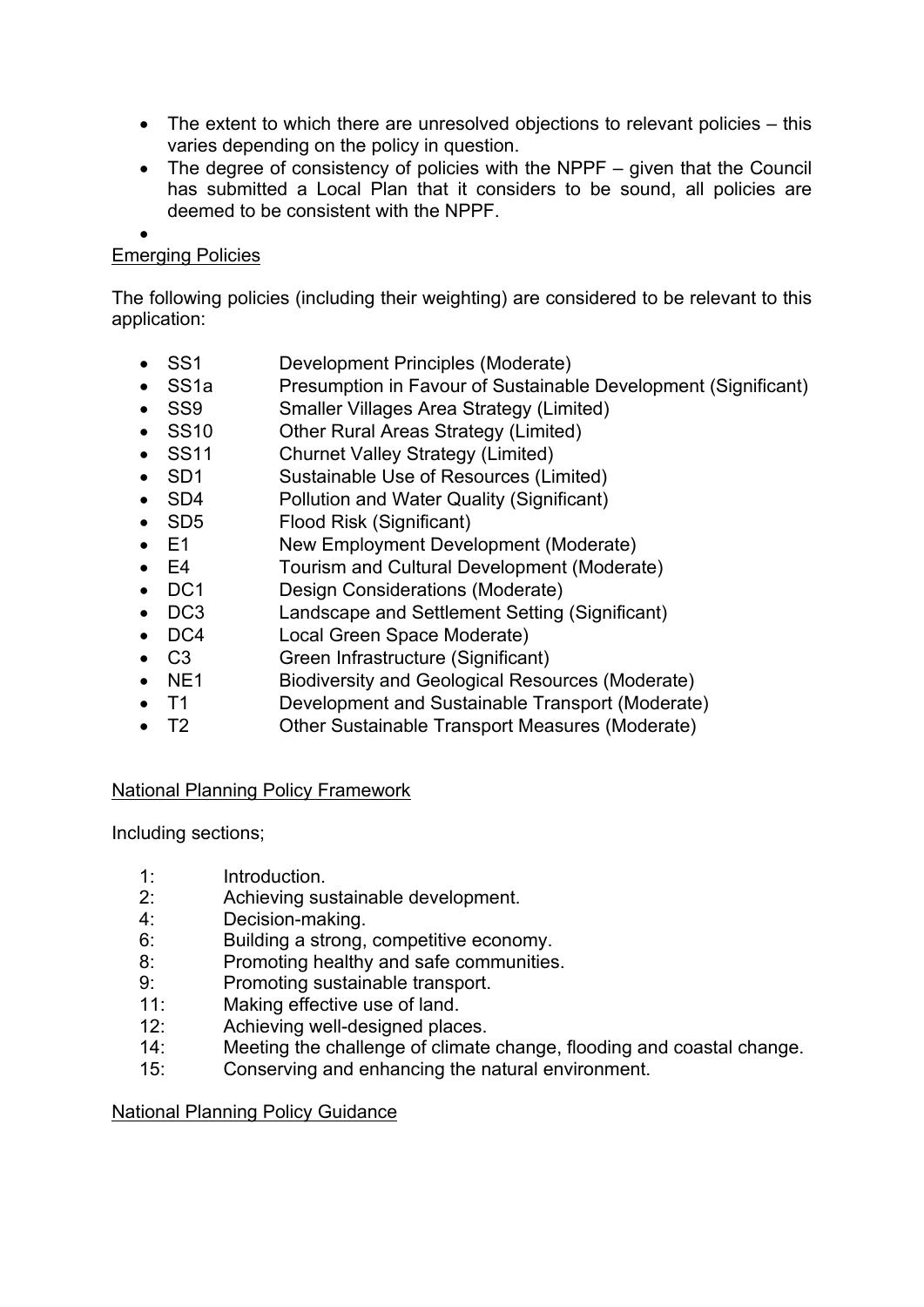# **6. CONSULTATIONS CARRIED OUT**

| <b>Neighbour Notification:</b> | Expires 11/10/2018  |
|--------------------------------|---------------------|
| Site Notice:                   | Expires 01/11/2018. |

Checkley Parish Council: Object to the application (along with a large number of local Hollington residents) for the following reasons;

- Unsustainable location due to there being no bus service, this busy road has no footpaths and all amenities are a car journey away;
- Conflict with Staffordshire Moorlands District Council Core Strategy;
- Development will have a vast negative impact on the landscape and will alter the character of the village.

Environmental Health (SMDC): Object to the application and recommend refusal due to insufficient information being provided to assess drainage and noise impacts of the proposed development. (Officer note: further detail is provided within the main body of this report).

Trees (SMDC): (Officer note: some details referred to within the following consultation response have been amended/addressed. For example tent pitches within the woodland and the chemical toilet have been removed and the issues regarding the scale of the plans has been resolved).

The application is to change use of and provide various accommodation works and facilities for camping in a presently undeveloped agricultural field on the north side of Main Road. The site slopes downhill away from the road towards the north-east, having an expansive open outlook over rolling countryside of hills, fields and woods towards Alton and the Weaver Hills beyond. There is an established field hedge along the Main Road frontage boundary; this provides some screening of the site in casual views from the highway, although where the structure of the hedge is less strong these views are more open into the site and beyond.

The fact that the land slopes down from the road, and the application proposes to cut in a plateau further lowering ground level in the southern part of the site, would help to reduce visual impact of the development – in particular the more constructed/engineered elements of the access road, caravan standings and related parking. (Whilst the D & A Statement refers to 6 shepherd huts, it is noted that the proposed site plan designates these standing bases for "static caravans/touring caravan/motor homes/static cabin).

In addition, the application proposed site plan indicates potential woodland planting to provide screening (and accommodate additional tent pitches in woodland setting). Appropriately, this woodland planting is shown extending along the full length of the south-east boundary as well as the south-west boundary to Main Road, as there are also some open views into/across the site from the road at Lockers Bank. Further blocks of woodland planting are shown to screen the main parking area and chemical toilet emptying facility, including in views into the site at the main entrance.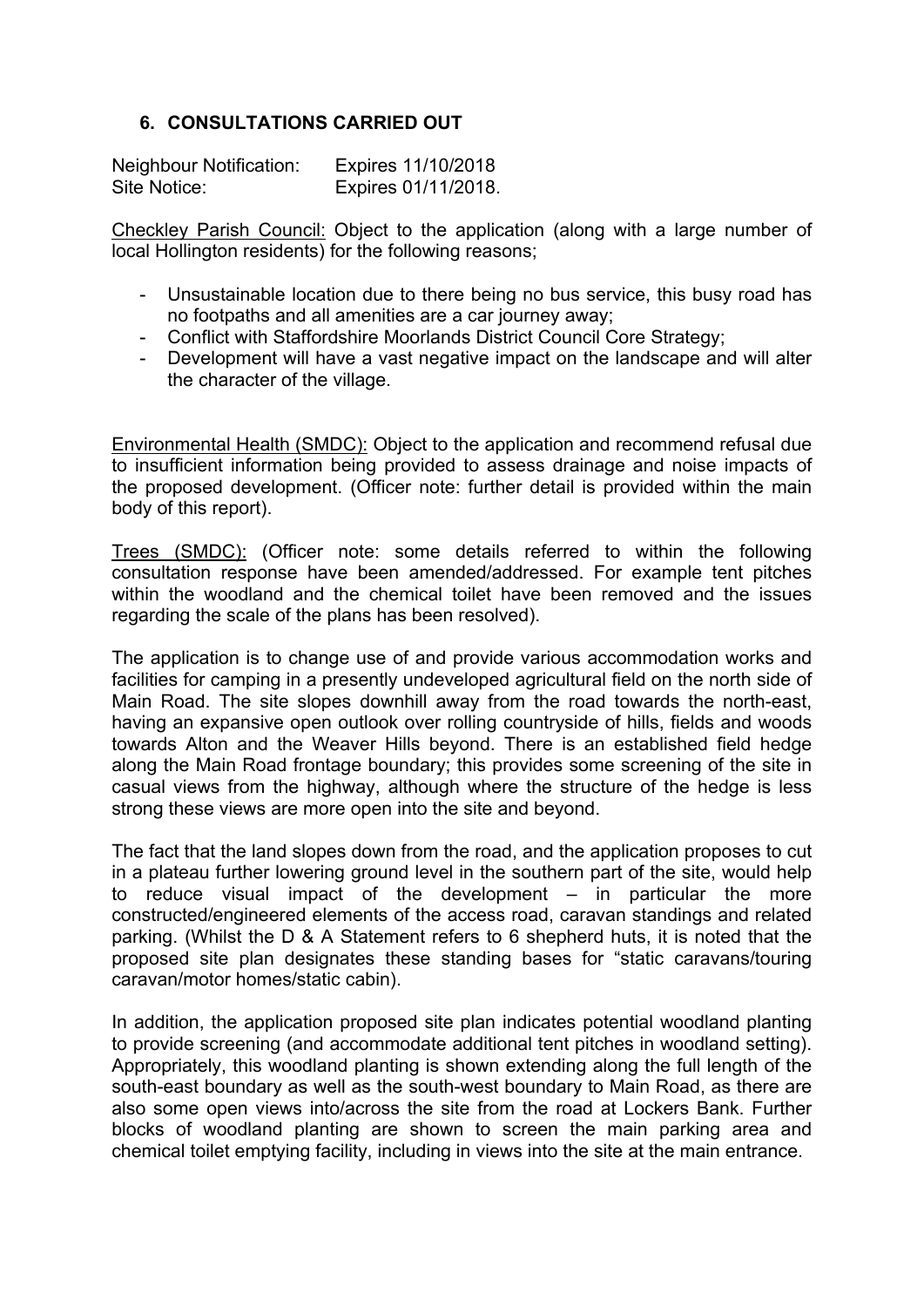In principle, such planting could, once established and if carried out to create an appropriate woodland/woodland edge structure using suitable species mixes of trees and shrubs at suitable densities over the areas indicated, provide a useful and fairly effective screening function for a development currently proposed (further facilities, structures and uses in potential future phases of development may have greater visual impact and require additional screening). However, a few points to bear in mind:

- 1. The typical cross section drawing on the proposed site plan gives an indication of newly planted roadside woodland screen, but the trees shown are approx. 10m tall which is unrealistic in the short to medium term and may take around 20 – 25 years to achieve in practice. Having said that, trees/shrubs/woodland of such height would not be required for effective screening of the types of structures/features envisaged at this first phase of the scheme – i.e. tents, shepherd huts, caravans, cars etc.
- 2. Reasonably effective (i.e. well established and dense) screening of perhaps  $3/4/5$  metres in height might be anticipated in around  $5 - 10$  years assuming typical forestry planting spacing and the use of mainly small-sized planting stock.
- 3. The bar scale on the plan seems at odds with measurements taken off Statmap and would bear double checking with the applicant – for instance the north-east boundary of the field on the application site plan scales off at approx. 160m length using the plan's bar scale but measures approximately 118m on Statmap. I estimate that the site plan indicates approximately one fifth of the site area as woodland planting in total – using Statmap measurement (1.7ha for the whole field area) this would amount to a woodland area of around 0.34ha or 3400 square metres. At typical woodland/forestry planting spacing of c.2m centres for trees, and perhaps 1m centres for underplanting with woodland edge shrubs species in some key areas for greater density and more effective screening, this would equate to around 850 – 1000 plants, being considerably more than the c.300 referred to in the D & A Statement.
- 4. For woodland planting on such a scale, the use of a large majority of whips/transplants planting stock (normally c.30 – 60cm tall, and best protected in individual tree shelters) would be anticipated and realistically cost-effective and the best means of securing most successful establishment and quicker screening in the medium term compared to using large planting stock eg standard trees, but in view of the planting being essentially for development screening purposes, an element of larger planting stock should be required to give some more immediate effect – say around 10% of plants as feathered trees approx. 1.5 – 1.8m tall at planting.

Ecology (SMDC): Object to the application on the grounds that there is inadequate ecological information to determine impacts on biodiversity. There is no Preliminary Ecological Assessment. The Design and Access Statement submitted with the application indicates hard landscaping, tree planting and meadow creation but lacks underpinning surveys to inform actions. A survey should be carried out by a suitably qualified ecological consultant. As a minimum the survey should follow the Guidelines for Preliminary Ecological Appraisal (Chartered Institute of Ecology and Environmental Management).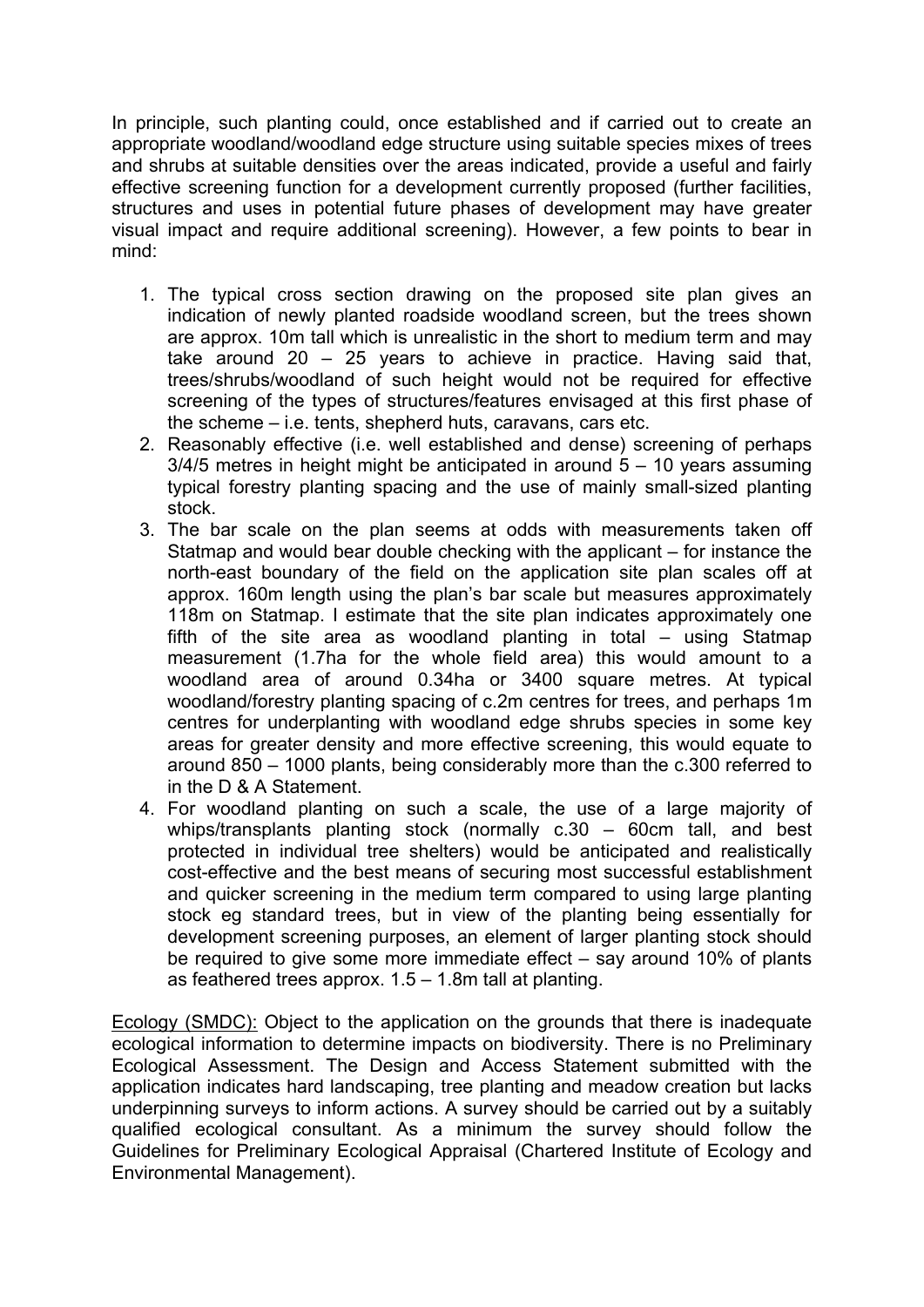Waste (SMDC): No objections to the application.

Highways Officer (Staffordshire County Council): No objections to the application on highways grounds subject to conditions.

Minerals (Staffordshire County Council): No objections to the application. Records confirm that the site does fall within a Mineral Safeguarding Area for bedrock Sand as defined in the Minerals Local Plan for Staffordshire (2015-2030). Nature of the development is such that it would not directly affect any underlying mineral, or hinder the potential development of the resource.

Severn Trent Water: As the proposal has minimal impact on the public sewerage system STW advise that they have no objections to the proposals and do not require a drainage condition to be applied. STW comment that they have apparatus in the area of the planned development, the developer will need to contact STW (New Connections Team) to assess their proposals for diversion requirements.

Environment Agency: No objections in principle to the proposed development. E.A advise the applicant to contact Severn Trent Water in regards to their foul drainage proposals and new connection to the existing foul sewer adjacent to the site.

Regeneration Officer (SMDC): The Destination Staffordshire Tourism Review, Strategy and Action Plan 2015-2018 identifies that the number of 'bedspaces' (which includes all accommodation providers including camping) provided in Staffordshire and Stoke-on-Trent is just c.16, 500 bedspaces, compared to 39,000 in Derbyshire. – and one of its 5 key priorities is to "Attract more staying visitors via improving the quality and range of accommodation stock – in order to extend visitor stays and increase visitor spend"

The Stoke & Staffordshire Local Economic Partnership's key strategy for the subregion is called the Strategic Economic Plan 2014-2030 (SEP). This widely consulted upon document recognises that tourism employs around ten percent of all employees within Stoke-on-Trent and Staffordshire and thus forms a key part of the areas economic base. Staffordshire Moorlands District has the greatest concentration of employment in this sector (largely due to Alton Towers and the Peak District), and the SEP, which sets the strategy for financial commitments at a regional level, identifies the priority for the sector is "to make more consumers aware of Staffordshire as a destination for a short break, encouraging greater volume of overnight stays, increased revenue and more employment in the industry"

The site of the planning application is less than 5 miles from the boundary of the Churnet Valley Masterplan (adopted SPD) 2014. This identifies "Limited range of accommodation"; "Lack of provision for 'all-year-round' tourism" as a key weakness for the area and identifies delivery goals of Churnet Valley masterplan as;

- Enhancing the accommodation stock
- Developing the visitor offer aimed primarily at the countrysider market including families
- Increasing overnight stays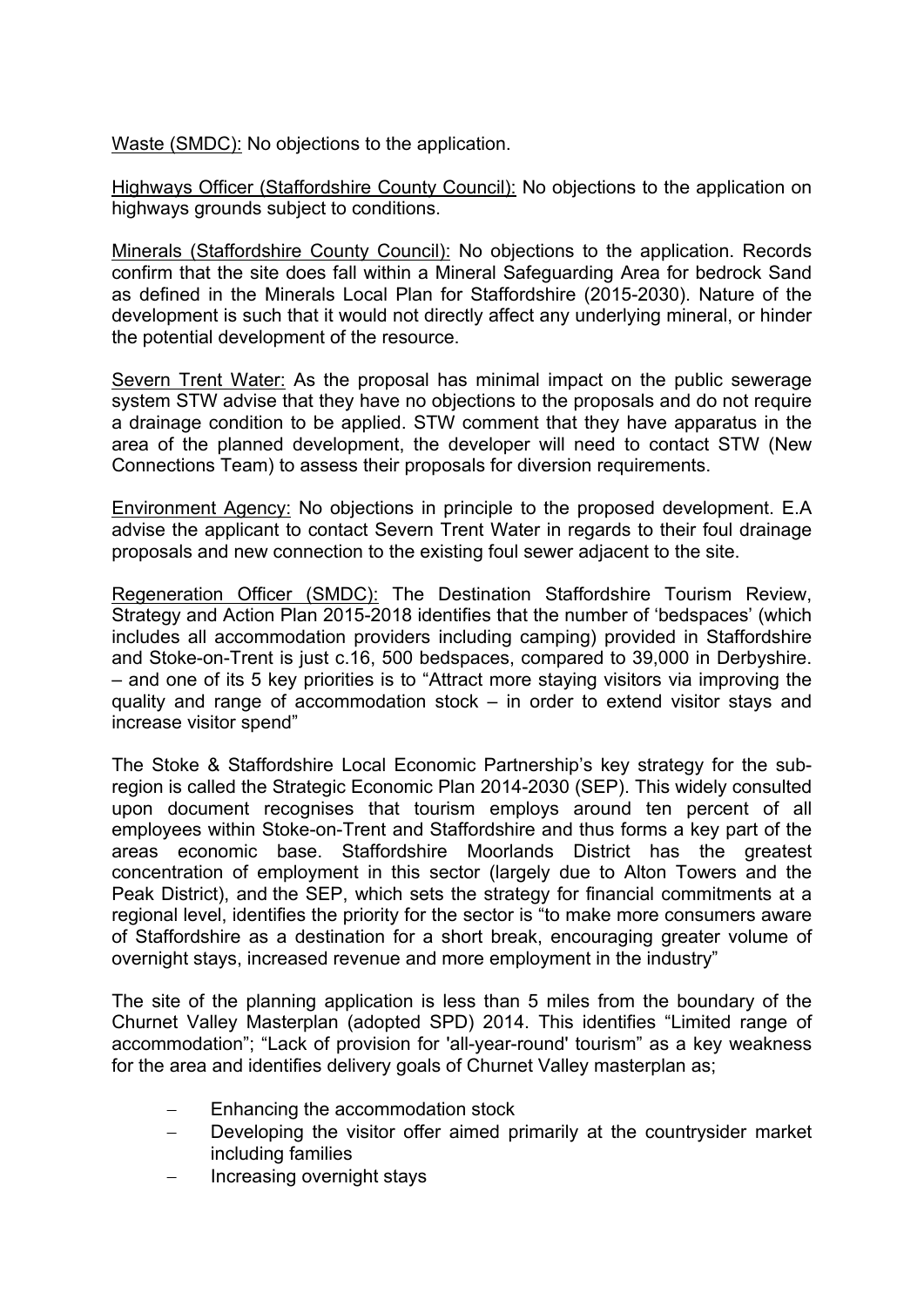While the SPD boundary may not directly apply to this application, the same principles of support for a wider number and range of tourist accommodation to increase the number of overnight stays forms part of tourism strategy. The context for the planning application in terms of tourism is therefore supportive of the need for new accommodation.

### Economic Impact

Staffordshire Moorlands District Council's corporate plan supports the regeneration of our town centres, supports business growth and the visitor economy. The latest tourism data for 2017, shows that there are currently 4.77m day visitors to the Moorlands, spending an average £36.48 per person, per day. In comparison there are 0.488m staying visitors each year, with an average 1.561 visitor days made. The economic impact of a staying visitor is £66.35 per person per day (or £212.25 per visit per person). There is therefore a clear economic advantage to the district if greater numbers of day visitors can be converted into staying visitors – as this will support the wider tourism economy and spend in our shops, food & drink establishments, attractions as well as supporting the supply chain that feeds into these businesses.

### Summary Comments

From an economic and tourism policy perspective, the creation of new visitor accommodation would be welcomed and this should therefore be considered as part of your consideration of the planning balance in determining this application.

Neighbour Notification: 37 representations received, (two of which are from the Hollington Residents Steering Group) all objecting to the application and making the following comments;

- Greenfield land which is undeveloped;
- Unsustainable location; development would be totally reliant on the motor vehicle; visitors using their cars for shopping and visiting tourist attractions;
- Two unsuccessful appeals have confirmed the site is not a sustainable location stating that additional accommodation is an unsustainable form of development;
- Approval of the scheme would set a precedent for similar schemes;
- Site is detached both physically and visually from the village;
- Cannot assume that visitors will only use bikes or will walk, this restriction cannot be enforced;
- The reduced number of tent pitches is not helpful because if the proposal is successful further expansion could take place in the future;
- Spoil appearance of the local landscape and will be visible across the valley;
- Visual blot on the landscape/open hillside;
- Site can be seen from Locker's Bank;
- Landscape is sensitive to change both ecologically and biologically;
- Site is within a Minerals Safeguarded Area and should be subject to an Environmental impact Assessment;
- Loss of green space;
- No need for another camp site/shepherd hut style facility;
- Not a working farm therefore not looking to diversify;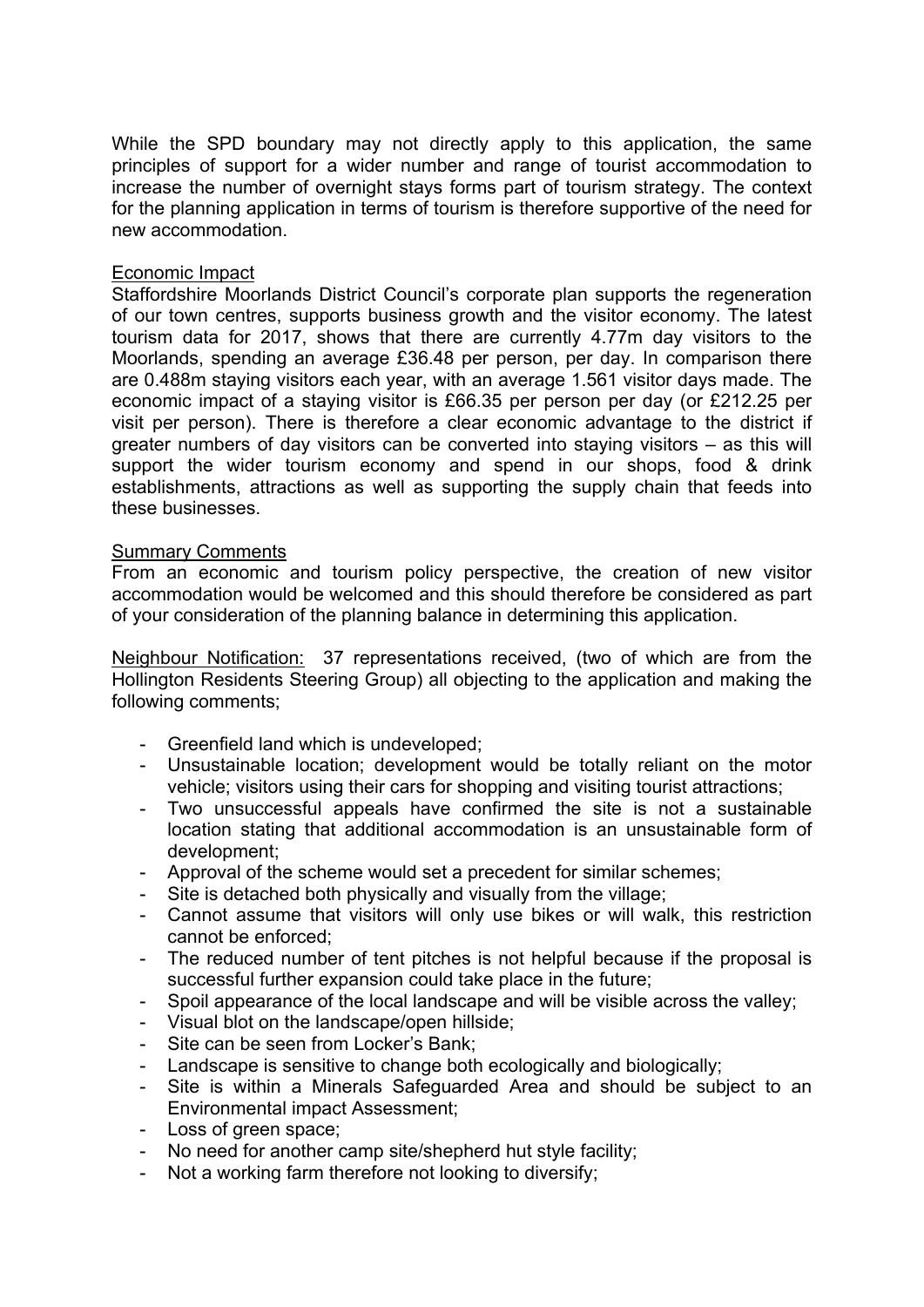- Highway safety. The road is very popular with walkers, push-bike users and horse riders;
- Increased traffic on the narrow country roads which are already used by Alton Towers and JCB traffic;
- No footpaths on the road. Roads through Hollington are narrow;
- No street lighting;
- Development is on Green Belt land and not within Checkley Neighbourhood Plan;
- Speculative application;
- Design and Access Statement indicates that this is potentially the first phase of a larger development;
- Environmental issues have not been addressed;
- Biodiversiy of landscape should be protected;
- Reduction of camp pitches would not stop landscape being altered;
- Increased noise coming from users of the site for example barbeques;
- Speculative application and not thought out regarding the impact on neighbours;
- Future plans include toilet/shower block/laundry etc which suggests substantial future development;
- New woodland would take decades to form:
- Proposed tree corridors would be in conflict with the open vista;
- Already plenty of visitor accommodation including Alton Towers (hotels, woodland lodges, tree houses etc) and The Raddle Inn;
- Not sustainable as a business and look terrible during the winter months;
- Impact of surface run-off from the hard-standings;
- No foul drainage plan has been submitted;
- Shepherds huts would be artificial structures of regular and angular shape and not in keeping with the rural setting; highly visible from neighbouring properties and the higher ground of Firbob;
- Site layout plan shows hardstanding which are double the size for Shepherds Huts and says that the bases could be used for static caravans, touring caravans, motor homes or static cabins;
- Design and Access Statement shows pictures of Shepherd's Huts which usually require no hard standing;
- Reduced number of pitches (30-18) still uses the same amount of land;
- Light pollution would be visible on the skyline from a wide area;
- Large tankers on the road to remove septic tank waste?
- Permission is required for a package treatment plant and cannot be left out of this application;
- Greenfield site (loss not outweighed by any benefits), development should be on brownfield sites;
- Future developments should be kept to brown field sites and existing homesteads
- Planting of 500 trees would be visually prominent and change the open appearance of the area;
- No identified need for the change of use. Within a 1 mile radius there are two existing facilities providing nearly 100 camp sites and lodges which do not impact on the open aspect of the countryside;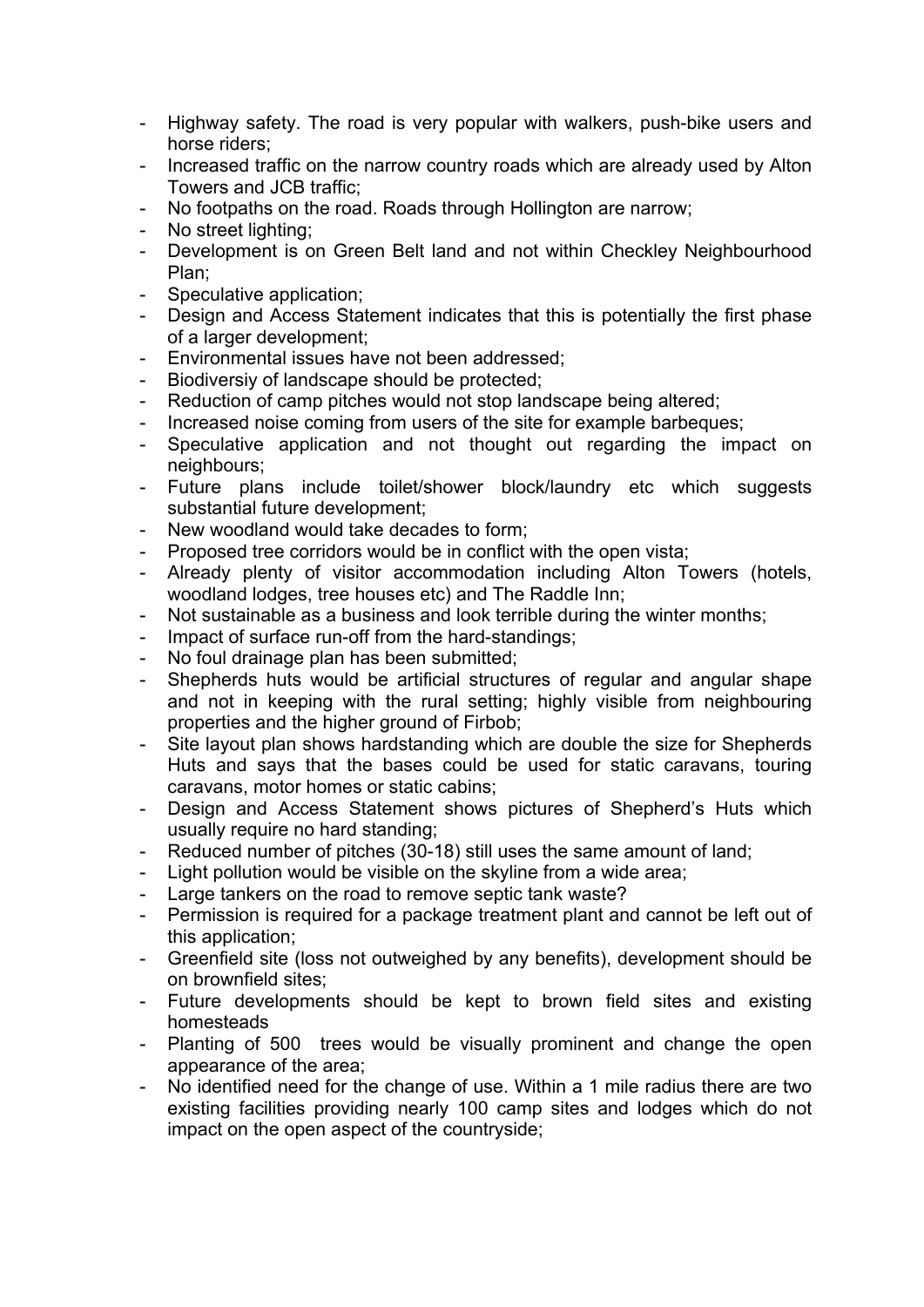- Development would be contrary to development plan policies T1, SS1a, SS6b, SS7, E3, R1 and the Churnet Valley Master Plan or section 4 of the  $N$ PPF $\cdot$
- Proposal is contrary to SMDC's Core Strategy, The Churnet Valley Master Plan, Hollington Parish Council adopted development policy and the Checkley Neighbourhood Plan;
- Tree barrier is not in keeping with the open vista of the high ground abutting the Main Road;
- Industrial waste needs to be considered;
- Plan will not provide new employment of any significant level;
- Impact on the local rural wildlife;
- A water pipe crosses the site, hard standings over the pipes may prevent future maintenance;
- Carbon footprint of the village will be increased by the volume of traffic attracted to the site;

# **7. OFFICER COMMENT, PLANNING BALANCE AND CONCLUSION**

## Principle of Development and Policy Context

- 7.1 As with all applications, the Local Planning Authority is required to determine this application in accordance with the Development Plan, unless there are material circumstances which indicate otherwise and, in determining these applications, it shall have regard to the provisions of the Development Plan, in so far as material to the application and to any other material considerations.
- 7.2 Core Strategy Policy SS1 expects the development and use of land to contribute positively to the social, economic and environmental improvement of the Staffordshire Moorlands. Core Strategy policy SS1a establishes a 'Presumption in Favour of Sustainable Development' in line with the National Planning Policy (herein referred to as the NPPF) where: (1) planning applications that accord with policies within the Core Strategy will be approved without delay and (2) where there are no relevant policies or they are out of date, the Council will grant planning permission unless material considerations indicate otherwise considering:-
	- I. Any adverse impacts of granting permission would significantly and demonstrably outweigh the benefits, when assessed against the policies in the NPPF taken as a whole, or,
	- II. Specific policies in within the NPPF indicate that development should be restricted.
- 7.3 Core Strategy SS6c states that the rural areas will provide only for development which meets an essential local need, supports the rural diversification and sustainability of the rural areas, promotes sustainable tourism or enhances the countryside. Policy SS7 identifies the Churnet Valley as an area for sustainable tourism and rural regeneration. Policy SD1 requires encouragement to be given to development on previously developed sites in sustainable locations. Policy E1 requires new employment development to be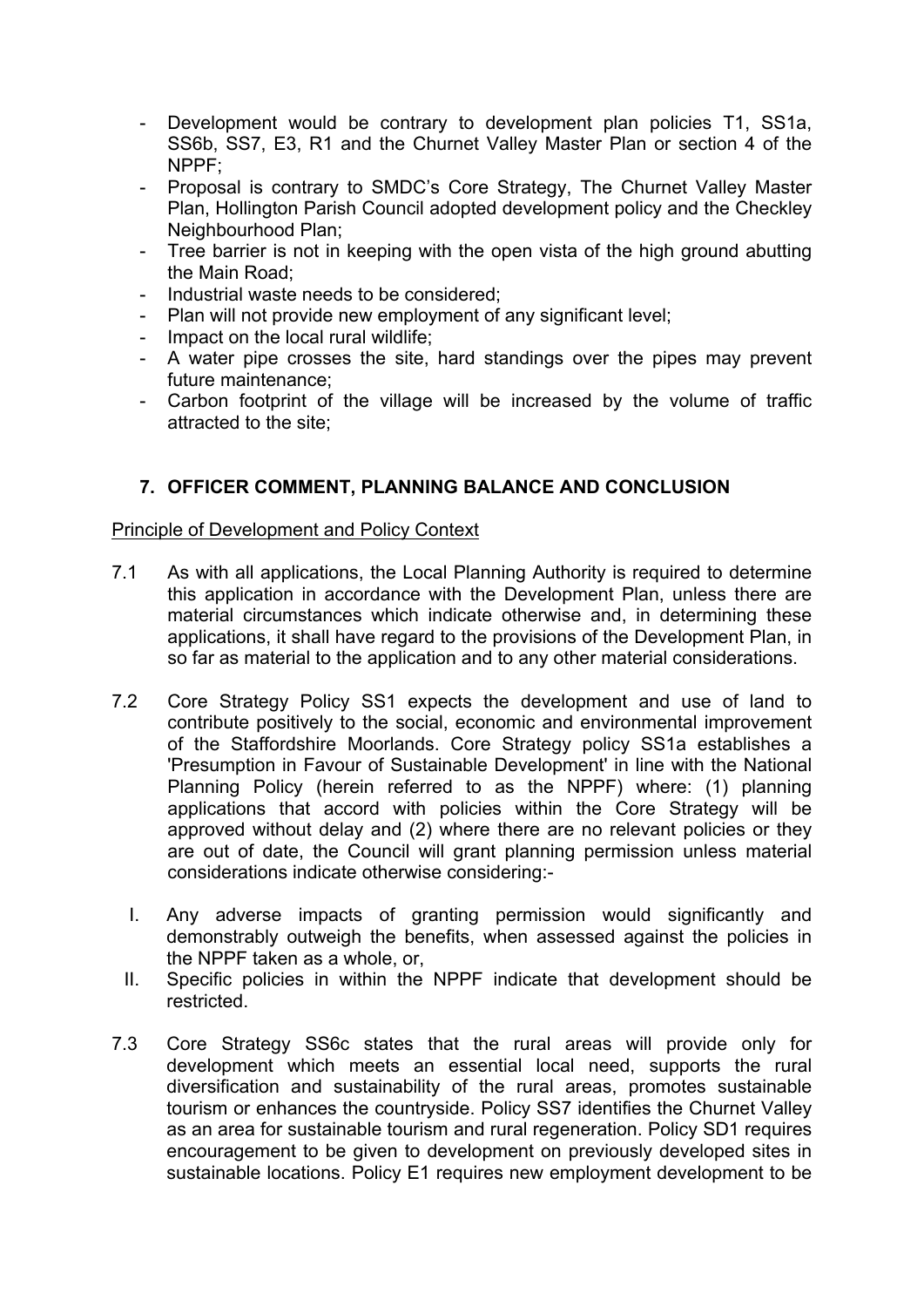assessed according to the extent to which it supports and improves the local economy in terms of providing for the needs and skills of the existing and future local resident workforce.

- 7.4 Core Strategy policy E3 relates to new tourism and cultural developments and states that 'new tourist and visitor accommodation, attractions and facilities should be developed in locations that offer, or are capable of offering, good connectivity with other tourist destinations and amenities, particularly by public transport, walking and cycling. They should normally be located in or close to settlements where local services, facilities and public transport are available or in areas specifically allocated for tourism development. Outside of these locations, including within the Green Belt, new accommodation, attractions and facilities should: 1) be of a scale and design which can easily be assimilated into the local area in a sustainable manner; 2) normally be limited to the conversion of existing businesses; or 3) exceptionally, may be new build where it is required to support or compliment existing accommodation, facilities or attractions and there is an identified need which cannot be met in other ways. Policy T1 promotes an support development which reduces the reliance on the private car for travel journeys.
- 7.5 The application site is not located within the Green Belt; it does not lie within an identified settlement and cannot be considered to be a part of Hollington village due to its separation distance from the nucleus of the settlement and its lack of any visual connectivity with it. The site is not located within the area boundary of the Churnet Valley Masterplan. In planning policy terms the site is green field land located within a rural area. This is not a farm diversification scheme or the expansion/redevelopment of an existing authorised business. The application site is within a remote location where visitors would be reliant upon the motor vehicle to access the site and its facilities. It may be the case that some visitors take the opportunity for pursuing walking and/or cycling activities once at the site but the distance and remoteness of the camp facilities together with the lack of any pavements and street lighting would result in tourists relying heavily/not choosing an alternative means of transport from the motor vehicle to arrive at their holiday destination.
- 7.6 The application site itself is also not well-connected to any surrounding areas/services so upon arrival at the camp site visitors would find themselves out of reach of any meaningful facility for example shops and tourist attractions. Hollington is the nearest settlement and has very little to offer in terms of facilities which include a church and the Star Inn public house. The Raddle Inn is to the north-west (but very separate from) the settlement. There is no public transport connectivity to these facilities from the application site and again would instigate pressure upon the use and reliance of the motor vehicle to make trips, contrary to the requirements of the Framework to secure sustainable development.
- 7.7 The views reached within paragraphs 7.5 and 7.6 above are not isolated and formed only as a result of considering this application. Members will be aware of a number of recent appeal decisions in which Planning Inspectors found that Hollington was not within a sustainable location. Appeal reference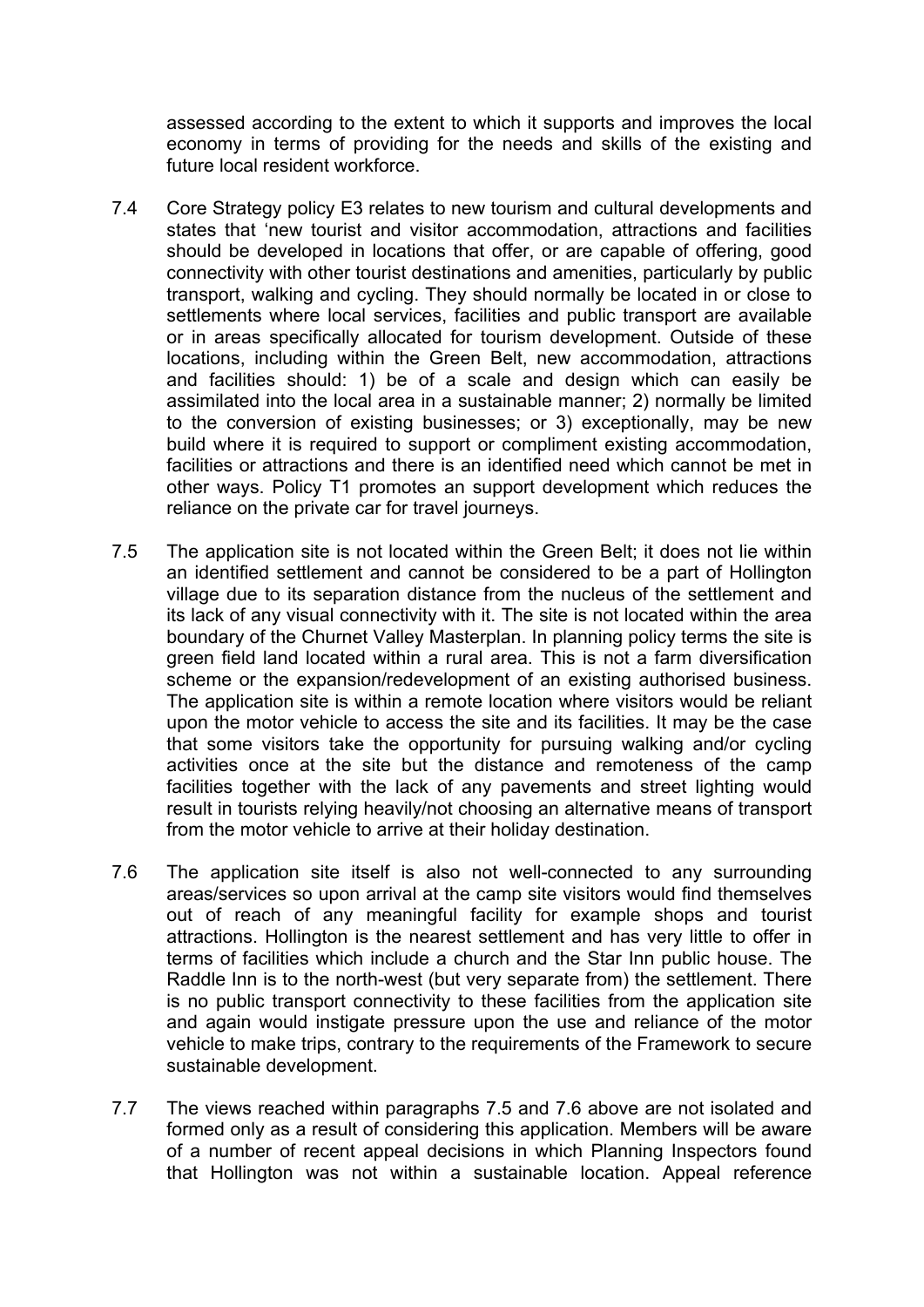APP/B3438/W/18/3199145 (The Raddle Inn – dated 1<sup>st</sup> February 2019) concluded that the erection of 3 holiday lodges would result in reliance upon the private vehicle due to the lack of facilities and the poor connectivity with Hollington (this is despite the appeal site having an on-site public house and part of the scheme including an extension to form an on-site shop). The Inspector found conflict with the Framework including policies SS6c and E3.

- 7.8 The appeal referred to above is not the only recent decision which has supported the Council in terms of establishing Hollington and its surrounding area as being an unsustainable and remote location. Albeit for housing development appeal reference APP/B3438/W/18/3204494 (The Cross – dated 18<sup>th</sup> December 2018) identified Hollington as being 'within a location with poor access to services and facilities to meet daily needs.' This appeal site is much closer to the settlement than the proposed camp site land. Appeal APP/B3438/W/17/3167894 (Land off Main Rd Hollington  $-$  dated 16<sup>th</sup> May 2017) also dismissed housing development by its failure to meet the environmental role of the Framework because of the need to travel to access services and facilities. This appeal site is not far from this application site, being located further to the east on the same road. There are other appeal decisions within the area which identify the unsustainable location of Hollington and its surrounding area, reference numbers can be provided to Members if required but the above cases are the most notable ones due to their relatively recent decision dates (the most recent two being within the lifetime of the Council's adopted Core Strategy and the revised version of the National Planning Policy Framework.
- 7.9 Based on the above it is concluded that this application site is within an unsustainable location, it is even less well connected to Hollington than those appeal cases identified above and therefore the proposal represents an even poorer form of sustainable development by the increase and reliance on motor vehicles. It is an unacceptably remote location for the development proposed. The application is therefore found to be in conflict with the Framework including Core Strategy policies SS1, SS1a, SS6c, SD1, E3, R1 and T1.
- 7.10 Core Strategy policy R1 informs that development in rural areas will (amongst other matters) be considered according to the extent to which it facilitates economic activity and E3 assesses the extent to which it will support the local economy. It is recognised that the proposed development would bring about some economic benefit to the area and this is evidenced by the comprehensive consultation response from the Council's Regeneration Officer (see above Section 6 'Consultations Carried Out' of this report). The applicant states that '*this is a new venture and as such there is no commitment to future phase at this stage as further investment will depend upon the business viability of the first phase.'* It is likely (but not guaranteed) that any future expansion of the camp site facilities would increase the number of jobs available. At the present time the applicant states the creation of 1 x full-time and 1 x part-time job (application form). It is expected that the site would be open from Easter through to Christmas/New Year. It is reasonable to conclude that other economic benefits will be brought by visitors supporting local businesses in surrounding areas (albeit the extent is unknown), potentially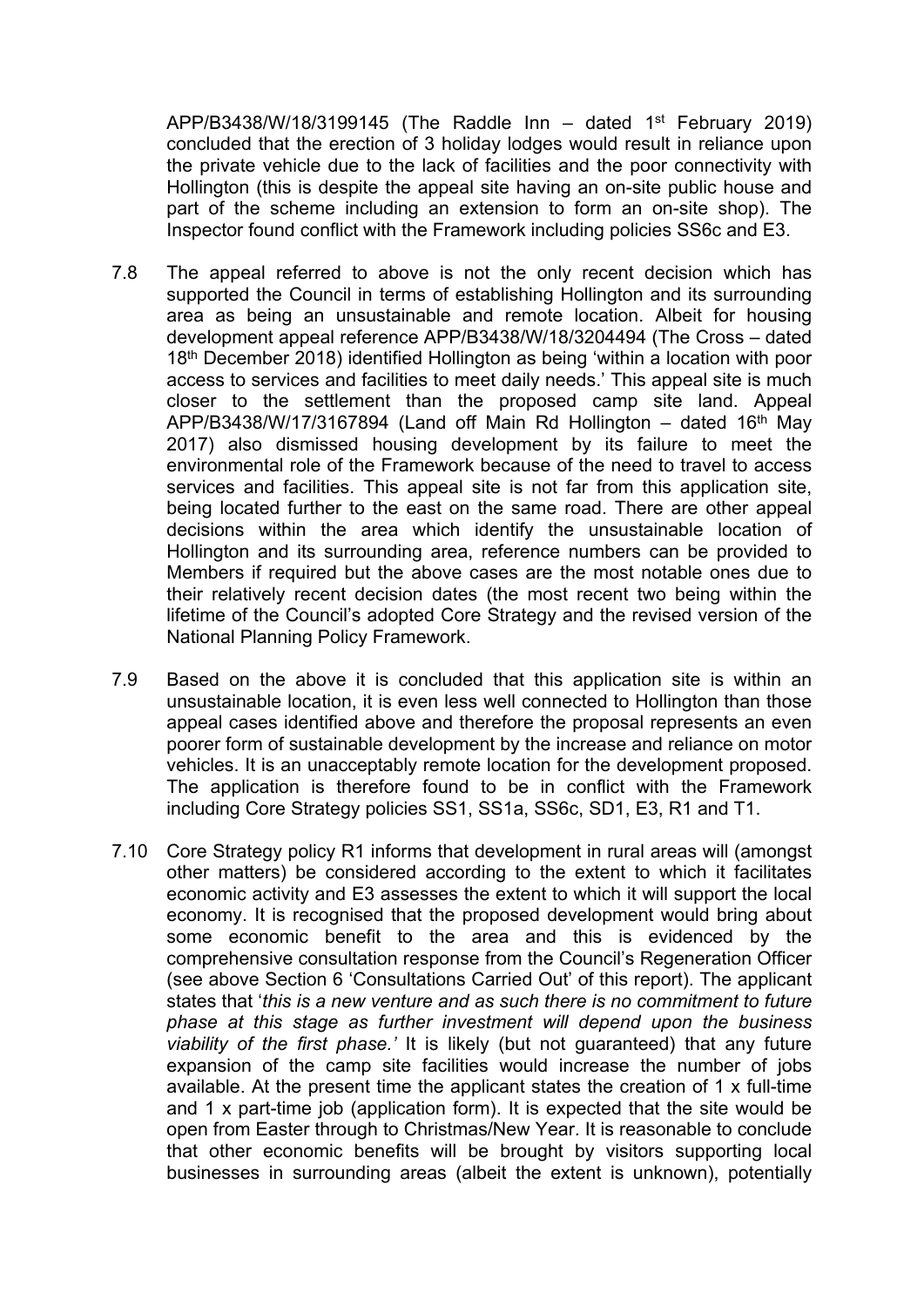Alton Towers, public houses, nearby towns/villages and also by providing short-term employment for the physical on-site works i.e construction of the access roads, car park and concrete hardstanding. There are clear adverse issues in terms of the site's locational suitability (as outlined above including appeal decisions) and, on balance, it is not considered that the limited economic benefits would outweigh the strong policy presumption against the use of this site for overnight accommodation.

### Landscape and Visual Impact (including Trees and Ecology)

- 7.11 Core Strategy policies DC1 includes the requirement to secure well-designed developments, for them to respect the site and its surroundings by taking into account matters of scale, density, layout, siting, landscaping, character and appearance and promote the maintenance/enhancement/restoration and recreation of biodiversity where appropriate in accordance with policy NE1. Policy DC3 concerns itself with landscape and settlement setting, resisting developments which would be harmful and/or detrimental to the character of the landscape and seeks development proposals which would respect/enhance local landscape character. Policy E3 makes reference to securing development which is of a scale and design which can easily be assimilated into the local area in a sustainable manner including screening, siting, design and access.
- 7.12 The application site is an undeveloped parcel of greenfield land within an open countryside setting. The site is partially screened by a roadside fronting hedgerow and drops significantly in level towards the rear (northern) site boundary offering views over the open countryside towards Alton and the Weaver Hills. In addition to views from the neighbouring property Paradise Farm the application site is also visible from various locations along Lockers Bank. The open aspect of the site contributes towards the character and appearance of the undeveloped rural area and landscape and the views across it contribute positively.
- 7.13 The scheme involves the planting of a significant number of trees (500 in total according to the applicant – could be approx 850-1000 plants according to the Trees and Woodlands officer based on the percentage coverage of the site and taking into account the typical woodland/forestry spacing requirements) along the roadside frontage, the eastern boundary and the areas around the vehicular access and parking areas. The applicant intends to use a mix of Beech, Alder, Holly, Birch, Wild Cherry, Hazel, Maple, Oak, Rowan, Spindle, Sallow and Guilder Rose. The applicant states that these species have been planted within Rays Wood (West of Paradise Farm) and have established very well. It is understood that existing hedgerows will be maintained with additional planting where they are gappy with mixed species. The Councils Trees and Woodlands officer comments that the more substantial trees could take 20-25 years to reach maturity, this would not offer much short to medium term screening but opines that such substantial trees would not be required for effective screening of the types of structures/features proposed at the first stage (more screening may be required as part of any future stage to screen any proposed buildings).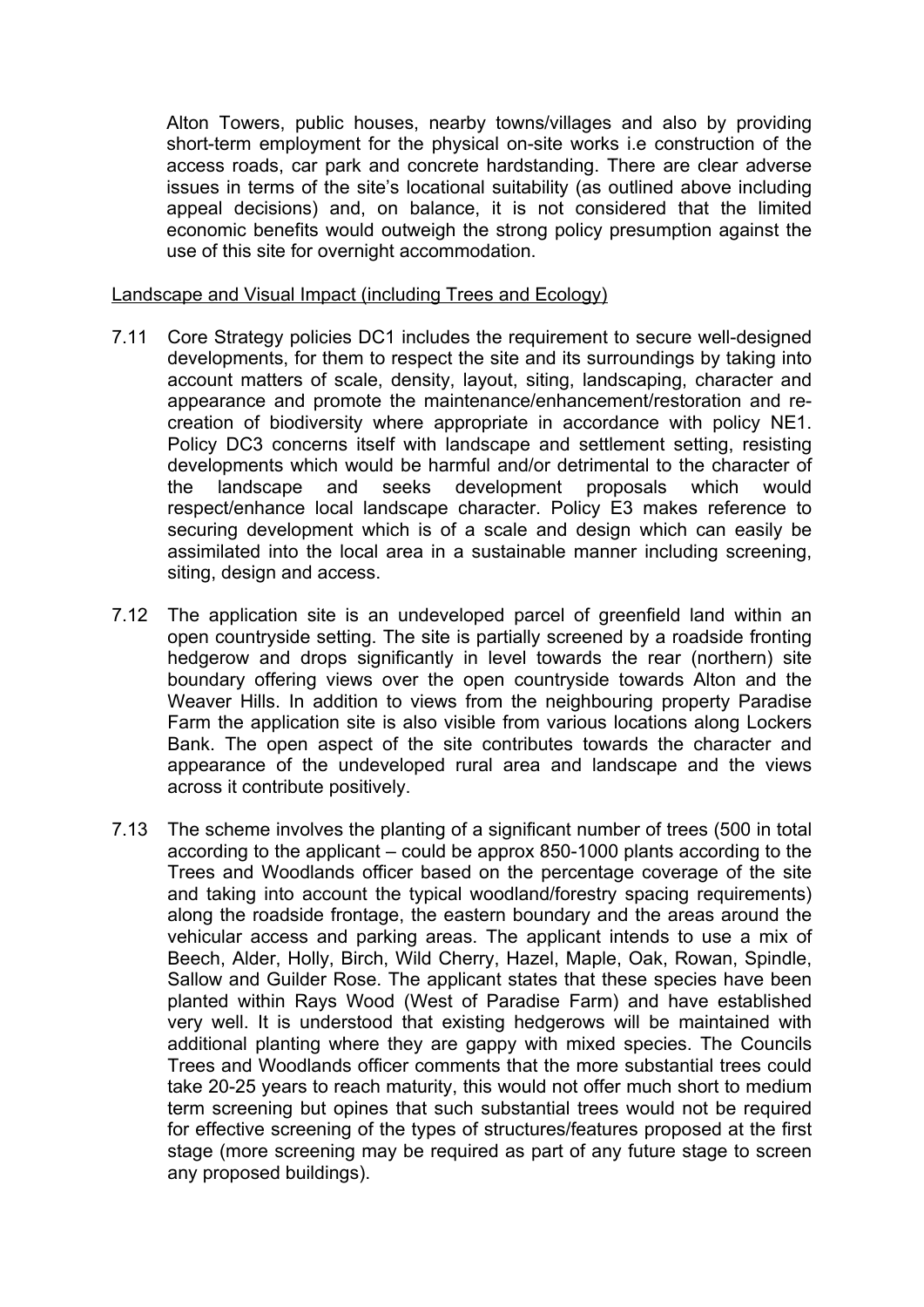- 7.14 Although (based on the Trees and Woodlands officer's comments) it appears possible to provide some screening from wider public view, this would not be an immediate effect but in any case the development would impact upon the appearance/character of the site itself. The construction of approximately 5m-6m wide roads (running almost the complete length of the western and southern boundaries) complete with turning-head, parking spaces (adjacent to the concrete hard standings) and 18 space car-park will have a significant and detrimental visual impact upon the undeveloped nature of the site. In addition to the hardstanding areas the proposal to use a cut and fill method (cutting to level the area for the road and fill for the engineered raised plateau-as described on the submitted drawings) and the resultant artificial embankments will result in a development which would be at odds with the naturally sloping nature of the site. The hard standings, and presence of vehicles (stationary and moving) will impact upon the openness of the site by the intensification of its use and introduction of hard features to the otherwise undeveloped land. This will also be the case for the concrete hardstanding areas identified on the submitted plan as being suitable for static caravans/touring caravans/motorhomes or static cabins, these structures would also have a visual impact. Although their exact design details are not know this will also be the case for the cycle wash/bike store, hardstanding around the recycling facility and the recycling facilities themselves. It is considered that the proposal would inflict unacceptable physical and visual harm to an undeveloped parcel of green field land without any satisfactory policy justification for its need.
- 7.15 This is an undeveloped site and as such the provisions of Core Strategy policy NE1 are triggered. NE1 protects the biodiversity and geological resources of the District and neighbouring areas which will be conserved and enhanced by positive management and the strict control of development. This will be achieved by securing biodiversity 'net-gains,' mitigation measures for any unavoidable impacts, appropriate maintenance, enhancement, restoration and/or re-creation of biodiversity through the proposed nature, scale, location and design of a proposal. The Councils Ecology advisor objects to the application on the grounds that there is inadequate ecological information to determine the impacts (if any) of the development on biodiversity. The Design and Access Statement submitted with the application indicates hard landscaping, tree planting and meadow creation but lacks underpining surveys to inform actions. Without any meaningful survey/additional information it is agreed with the Ecology advisor that the requirements of policy NE1 cannot satisfactorily be applied, considered or established as being met/satisfied as the policy requirements for securing net-gains and identifying mitigation measures cannot be informed without any background information. Upon learning of the objections, the applicant submitted some data from Staffordshire Ecological Record which he states shows no record of any ecological interest on or near to this site. The SER information is welcomed, the Ecology advisor states that it should support a walkover survey but is not a substitute for an on-site Preliminary Ecological Appraisal and his original comments (objections) still apply.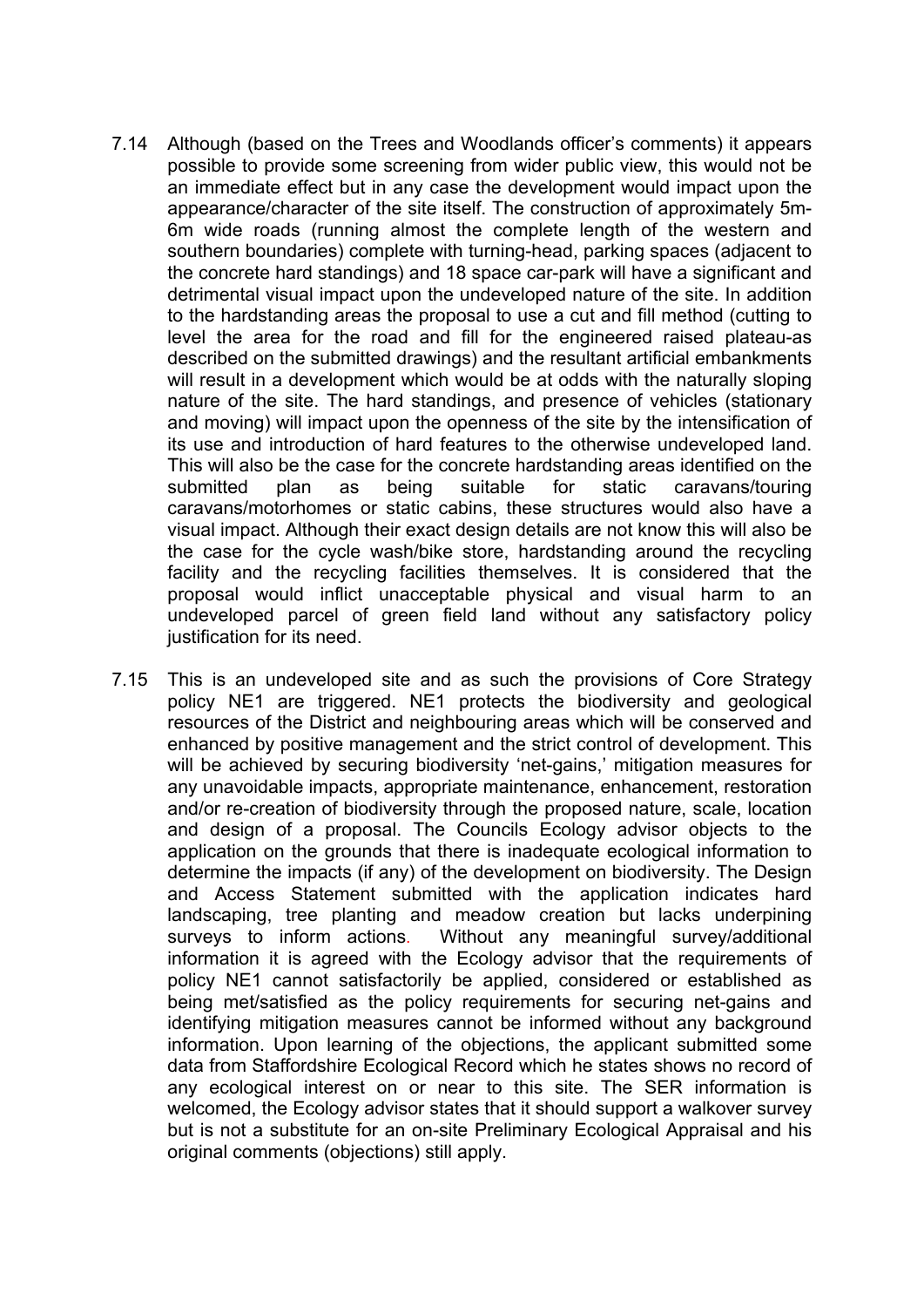# Highways

7.16 There is an existing field gate within the roadside boundary which would be realigned and altered to suit the use of the site. The plans show that there would be a hardsurfaced access, returning hedgerow leading towards inwards opening double gates and the roadside hedge would be retained but cut-back where required to maintain adequate visibility. The County Highways officer has visited the site and raises no objections to the application on highways grounds but does recommend a number of conditions including securing satisfactory visibility splays, surfacing of the access drive for a minimum distance of 10m rear of the carriageway edge and inwards opening gates.

## Environmental Health – Including Amenity and Drainage

- 7.17 Amenity The application is proposing the development of an open, agricultural field for camping purposes. The very nature of such a development brings with it associated noise including by the comings and goings of vehicles and the outdoor noise generated from visitors to the site. Core Strategy policies seeks to protect amenity (including residential and area). Policy E3 requires developments to be of an appropriate quality, scale and character, compatible with the area and protecting residential amenity. DC1 protects the amenity of the area including residential amenity and R1 specifies development shall not harm the rural character and environmental quality of an area by virtue of the scale, nature and level of activity including the effects of noise.
- 7.18 The Council's Environmental Health officer objects to the application stating that *'the proposal to develop this field into a camping and caravanning site for up to 18 units (6 caravans/pods and 12 tents) has the potential to cause a significant change in the acoustic nature of this area. The Noise Policy Statement of England 2010 recognises the protection of quiet places and times which should be a consideration for this development.'* There are a number of residential properties (noise sensitive residential properties) within the vicinity of the site; Paradise Farm immediately to the west, The Bungalow to the north-east and Paradise Cottage to the south-east. The amenity of all of these properties is at times likely to be impacted upon by noise from the camping/caravanning activities. It is understood that the applicant resides at Paradise Farm (west of site) however this does not exempt the property from being considered in terms of amenity impact. The Environmental Health officer accepts that 'the 6 pods in isolation pose a lesser problem of noise considering their design and location but the number of tent sites, the nature of this activity and location of tents do cause a significant concern. Noise from this operation could include music, people (shouting/singing etc.), and vehicle noise.' 18 outdoor residential units with associated noise (as well as impacting upon neighbours) would likely impact on what would otherwise be low rural background noise levels. The Environmental Health officer concludes that '*there is no advice contained within the submission as to how noise from the proposed operation will not impact on the amenity of the nearest noise sensitive receptors and the amenity of this area.'* For these reasons it is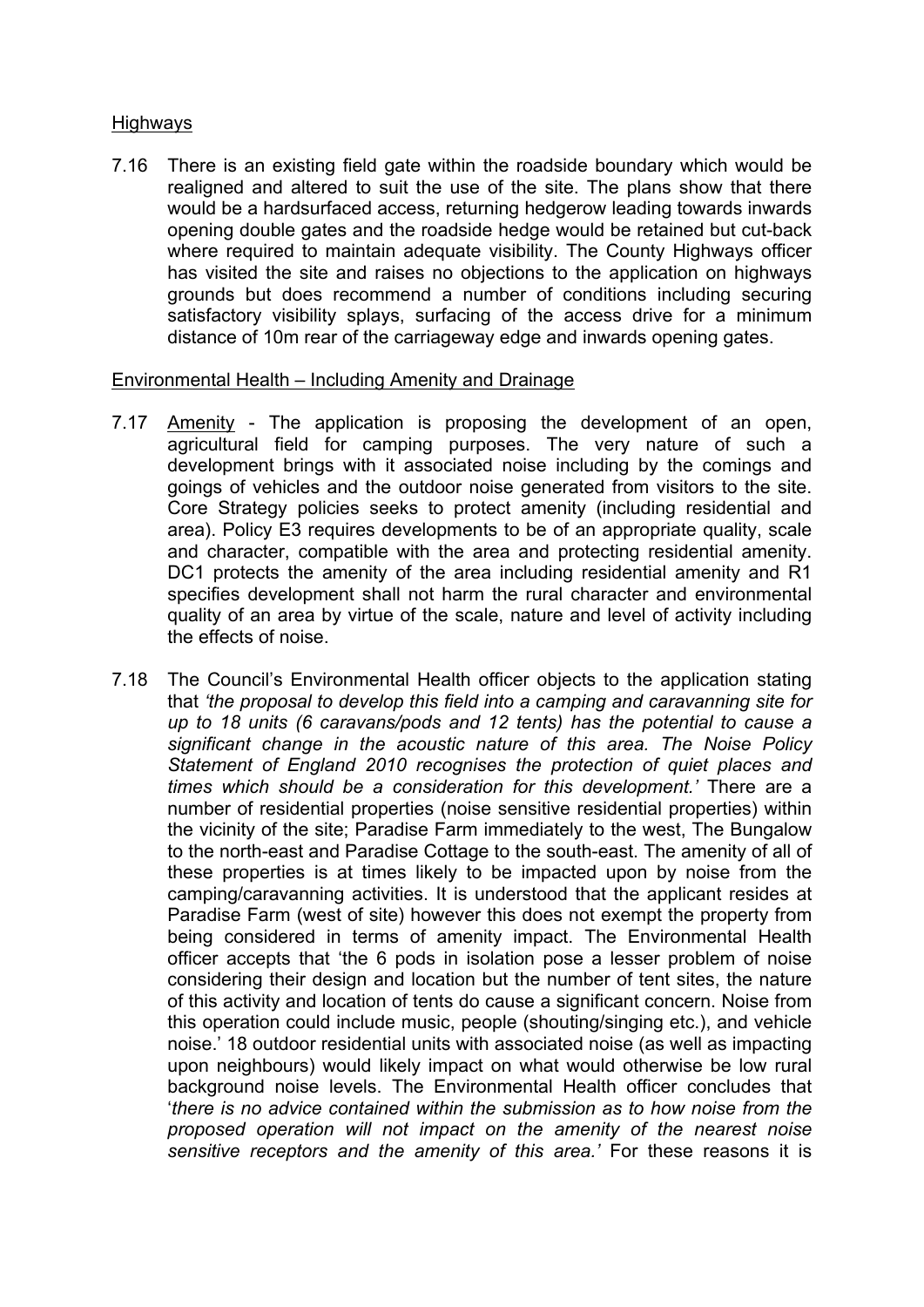considered that the application is contrary to Core Strategy Policies E3, DC1 and R1 in terms of amenity impact.

7.19 Drainage – Severn Trent Water and the Environment Agency make comments in relation to public sewerage and foul drainage only. Environmental Health officer's have assessed the application in a wider issues basis and conclude that 'there is insufficient information provided on the drainage infrastructure on the proposed site, including septic tank capacity, outlet details, drain runs, cesspit details, and effluent disposal. There is also no detail on land drainage, surface water management and ground conditions for soakaways.' Due to the lack of information it is considered that the application is contrary to policies SS1, SS1a, SD4 and DC1.

# Planning Balance & Conclusion

7.20 Planning applications must be determined in accordance with the Development Plan unless material considerations indicate otherwise. The National Planning Policy Framework is a material consideration of weight in the determination of this application; setting out the presumption in favour of sustainable development. Paragraph 8 identifies the three dimensions to sustainable development i.e economic, social and environmental. The Framework makes it clear that these roles should not be undertaken in isolation. It is concluded that the proposal does not form a sustainable rural tourist enterprise by reason of the remoteness of the application site, the lack of any surrounding facilities, the inevitable reliance upon the private motor vehicle to travel to/from the site and the likelihood of further motor vehicle trips during the course of a customer's stay (due to the site not being in close proximity to any services/facilities. It is recognized that some economic benefits may be brought by the scheme it is not considered that these would outweigh the loss of an undeveloped parcel of open countryside land due to their limited nature. The development of the green field site would also constitute harm, both physically and visually. There are no surveys/information to inform any bio-diversity enhancements/mitigation measures and no details concerning drainage arrangements. Finally the nature of the proposal is highly likely to have an adverse impact upon residential amenity as well as the rural character (quietness) of the area. No information has been submitted to satisfactorily demonstrate that the scheme would not cause harm in respect of these matters. Taking into account all of the identified issues within this report the application is recommended for refusal.

## **8. RECOMMENDATION**

## **A. That the application is refused for the following reasons;**

**1. By reason of the sites remote location, poor accessibility to surrounding services/facilities and inevitable reliance upon the motor vehicle for travel to/from the application site as well as catering for dayto-day needs, it is considered that the proposal would not represent sustainable development as required by the Framework. It is**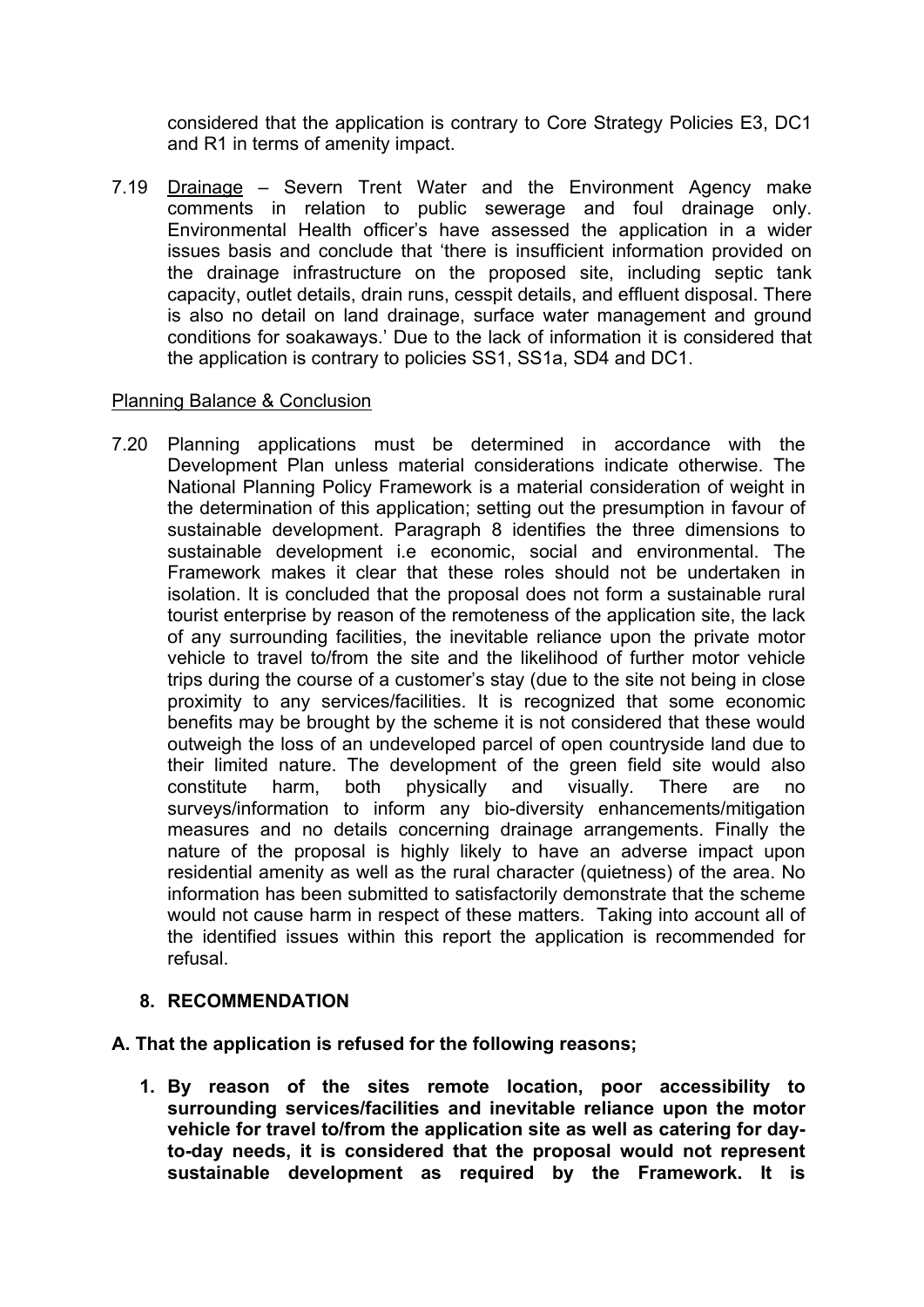**recognized that the scheme would bring about some limited economic benefits to the area but they would not be considered sufficient enough to outweigh the identified environmental harm of the development of an unsustainable site. The application is therefore contrary to the requirements of policies SS1, SS1a, SS6c, SD1, E3, R1 and T1 of the Core Strategy Development Plan Document (March 2014) and the National Planning Policy Framework including sections 2, 6, 9, 11 and 12.**

- **2. The construction of internal access roads (including turning heads), the widening and hard surfacing of the access, creation of an 18 space carpark, the regrading of the land, provision of concrete hardstandings, the accommodation units themselves as well as stationary and moving vehicles would have a significant and detrimental visual impact upon the openness, undeveloped and naturally sloping character of the site. The application is therefore contrary to policies SS6c, E3, DC1, DC3 and R1 of the Core Strategy Development Plan Document (March 2014) and the National Planning Policy Framework including sections 2, 12 and 15.**
- **3. Inadequate information has been submitted to determine the impacts of the development on biodiversity. Without such information it is not possible to secure (if applicable/necessary) biodiversity 'net-gains,' mitigation measures for any unavoidable impacts, appropriate maintenance, enhancement, restoration and/or re-creation of biodiversity through the proposed nature, scale, location and design of a proposal contrary to the provisions of policies SS6c, DC1, DC3, E3, R1 and NE1 of the Core Strategy Development Plan Document (March 2014) as well as the National Planning Policy Framework including sections 2, 14 and 15.**
- **4. The proposed development has the potential to cause a significant and adverse change to the acoustic nature of this quiet rural area. The associated noise including the comings and goings of vehicles and outdoor noise generated by visitors would be unacceptable and to the detriment of this quiet rural setting and occupants of surrounding dwellings. The application fails to satisfactorily demonstrate how these matters could be addressed and therefore the application is contrary to policies SS6c, SD4, E3, DC1 and R1 of the Core Strategy Development Plan Document (March 2014) as well as the National Planning Policy Framework including sections 2, 12 and 15.**
- **5. It has not been demonstrated that the proposed development would be able to be served by satisfactory drainage connections including septic tank capacity, outlet details, drain runs, cesspit details, and effluent disposal. There is also no detail on land drainage, surface water management and ground conditions for soakaways. The application is therefore contrary to policies SS1, SS1a, SD4 and DC1 of the Core Strategy Development Plan Document (March 2014) as well as the National Planning Policy Framework including sections 2 and 15.**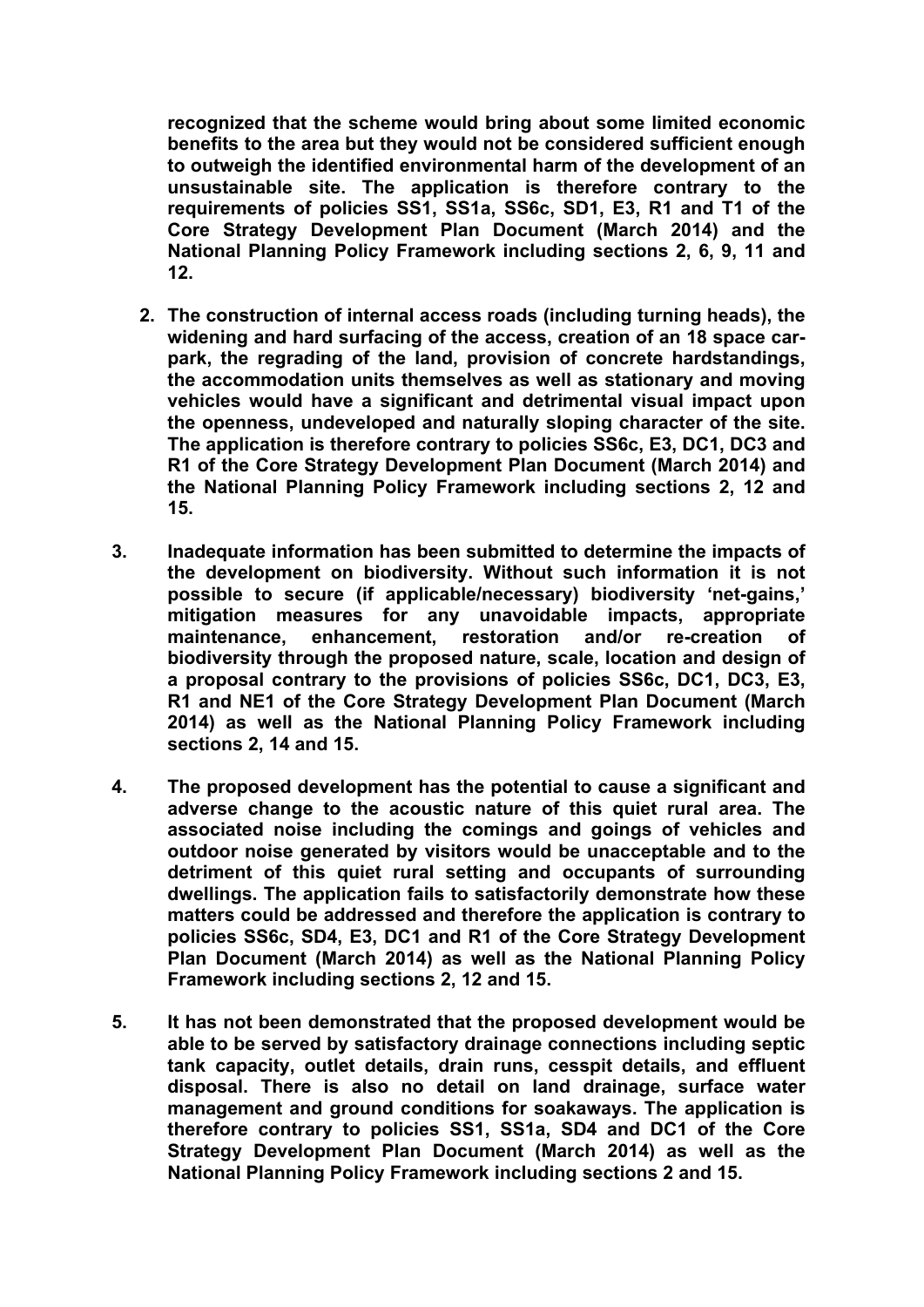**B. In the event of any changes being needed to the wording of the Committee's decision (such as to delete, vary or add conditions/in formatives/planning obligations or reasons for approval/refusal) prior to the decision being issued, the Executive Director (Place) has delegated authority to do so in consultation with the Chairman of the Planning Applications Committee, provided that the changes do not exceed the substantive nature of the Committee's Decision.**